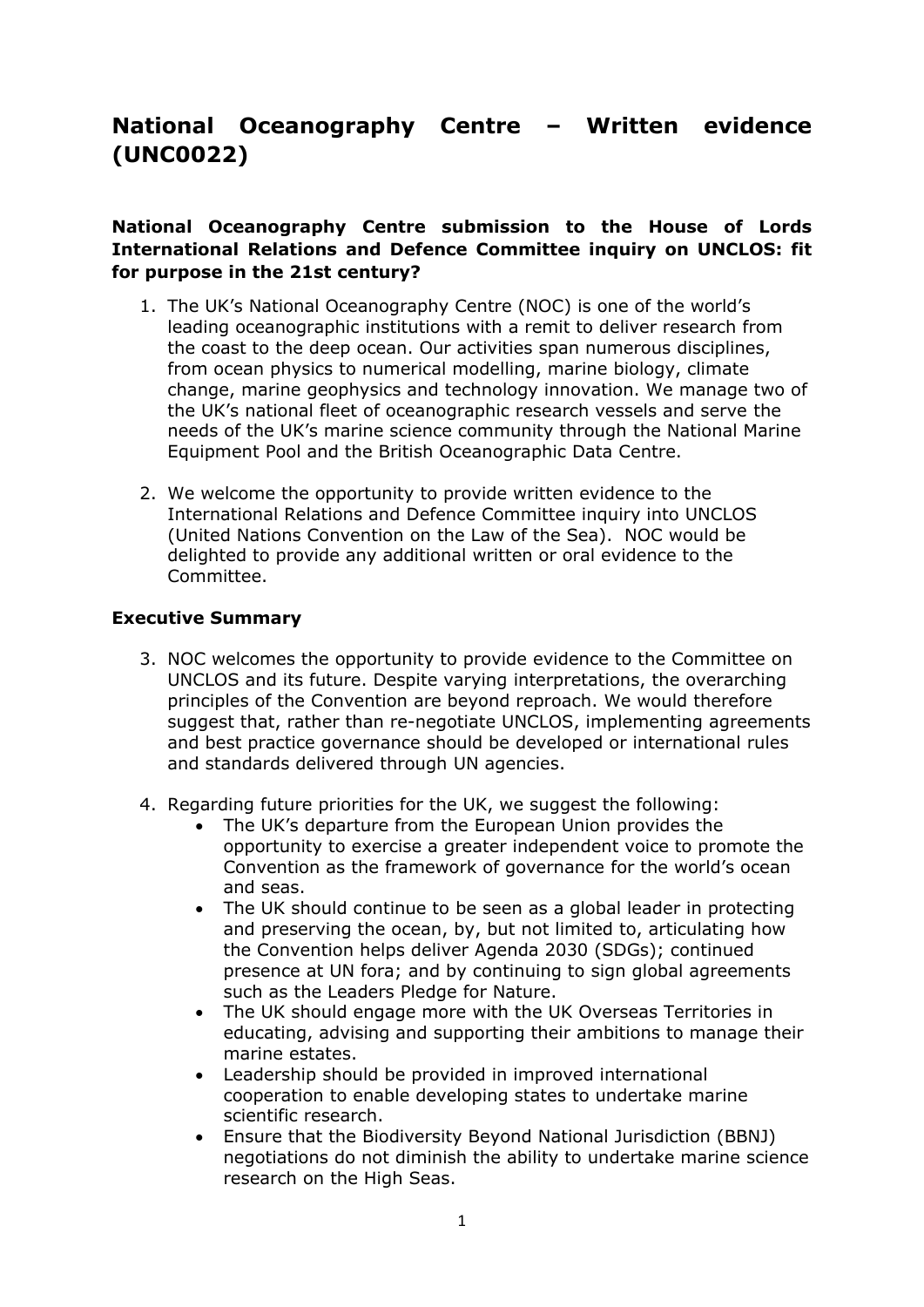- Continue to recognise and promote the mandates of UN agencies and where there are overlapping mandates look to ensure a coherent 'UN' approach.
- Ensure that the relevant framework Articles of the Convention allow for the implementation of the future IMO legislation relating to Marine Autonomous Surface Ships (MASS) and the legal regime developed with respect to Autonomous Underwater Vehicles (AUVs).
- In the context of Part XIII of the Convention, ensure that guidance acknowledges the growth of both philanthropic and citizen marine science research so that they are covered by the rights, duties and obligations contained.
- Within the Convention Part XIII, promote the concepts of monitoring, operational oceanography and sustained observations as agreed in the recent G7 announcement.
- Ensure that the UK leads on the assimilation of the use of autonomy and Artificial Intelligence (AI) within the existing Convention framework.

# **Introduction**

- 5. The National Oceanography Centre's [NOC] mission is *"is to make sense of changing seas, upon which future human prosperity and wellbeing depends".* This will only be achievable within the framework of the United Nations Convention on the Law of the Sea (the Convention). NOC is governed by the Convention, and is an agent for keeping the Convention relevant to the delivery of marine scientific research (MSR) as laid out in Part XIII. It achieves this through engaging with UN Agencies, providing the UK Delegation to the Intergovernmental Oceanographic Commission of UNESCO [IOC] and has scientists involved in other governance organisations such as G7 and the Global Ocean Observing System (GOOS). NOC provides technical and policy support to the FCDO in delivery of UK Government Policy in the following areas of the Convention:
	- Part VI Continental Shelf beyond 200 nautical miles their delineation and delimitation.
	- Part XIII Marine Scientific Research, including diplomatic clearance for research vessels, availability of data, especially those acquired within other States' jurisdiction and generation and sharing of knowledge and information.
	- Part XIV the Transfer of Marine Technology, including Capacity Development.
	- Part XI The Area providing expertise to support the FCDO and delivering independent advice to the International Seabed Authority [ISA].
	- Supporting the current negotiations on the implementation of a legal regime under the framework of the Convention to establish a new treaty for areas beyond national jurisdiction (BBNJ).
- 6. *The Integrated Review of Security, Defence, Development and Foreign Policy (2021)* recognises the Convention as an enabler of global prosperity, security and a healthy planet, delivered by research, sharing of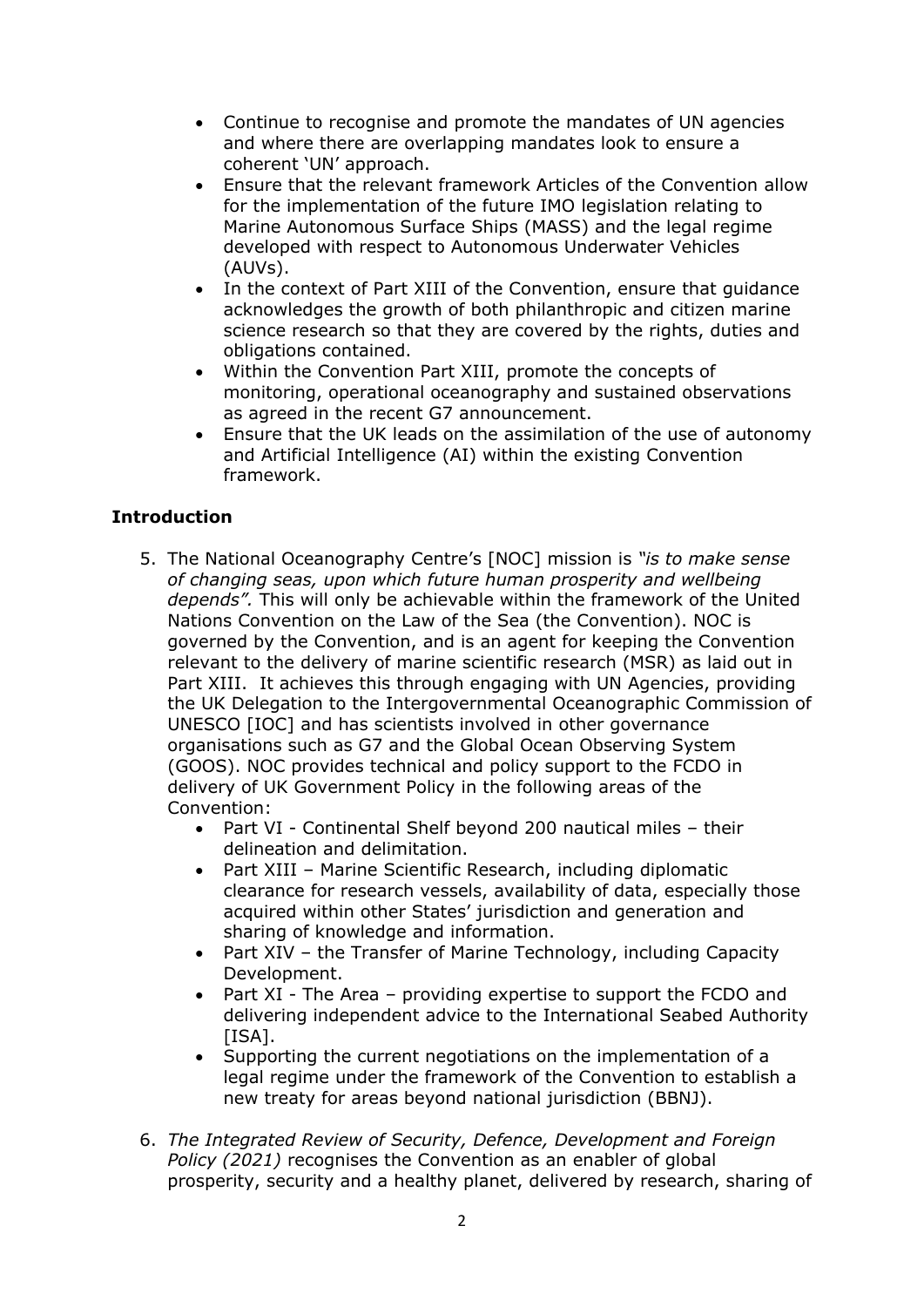knowledge and development of technology. The UK promotes and leads on the application of the Convention and supports development of implementing agreements that address real or perceived shortfalls.

# **What have been the main successes and accomplishments of the Convention over the past 40 years?**

- 7. In 1982, on the first day that the Convention was opened for signature, 119 delegations signed the Agreement, an unprecedented event in the history of treaty law. The Convention is recognised as the international rules-based system by signatories and non-signatories alike. It provides the framework to establish sovereign rights and reminds members of obligations to protect the global ocean. It works to enable mankind to benefit from resources in areas beyond national jurisdiction that will be critical in achieving net zero; this will help eradicate bad practices employed by those mineral mining states where child slave labour is commonplace. Through its provisions on scientific research and the transfer of technology, the Convention brings opportunities for all states to benefit from activities that few are able to undertake.
- 8. The Convention has allowed States Parties [Researching States] to undertake global marine scientific research that provides data that contributes to knowledge of global issues, such as climate change and ocean acidification. It has promoted the use of technologies and marine autonomous platforms [see Part XIII Article 258], a particular area of focus for NOC, as a world leader in developing the next generation of marine autonomous technology. The framework for MSR has not only benefitted Researching States but also States Parties [Coastal States] who approve MSR within their maritime boundaries. These benefits and duties are listed in Articles 248 and 249 of Part XIII. NOC's delivery of the UK Government's funded global ocean scientific research over the last 40 years has not been hindered by complying with the Convention.

#### **Which countries are the key international actors influencing the international law of the sea? What are their approaches towards the Convention?**

- 9. The Convention provides a framework that signatories apply in a way consistent with their domestic policies. There are ambiguities, arguably intentionally, in the text which can lead to varying interpretation. However, the overarching principle of the Convention is beyond reproach and the majority of member states recognise this.
- 10.There are some State Parties who seek to be influencers in the application of the Convention e.g. China, Russia and the USA; (the USA is not a signatory). Recognising that, at the 2017 UN Ocean Conference, initiatives undertaken by the UK were insufficiently visible, since then the UK has been more proactive and, with Brexit and the government's Global Britain agenda, a sustained focus has arguably led to a more prominent UK voice. That said, the key players stem from established alliances within the UN family and, as prescribed in Part XI, Part XII, Part XIII and Part XIV of the Convention, international cooperation alliances, such as the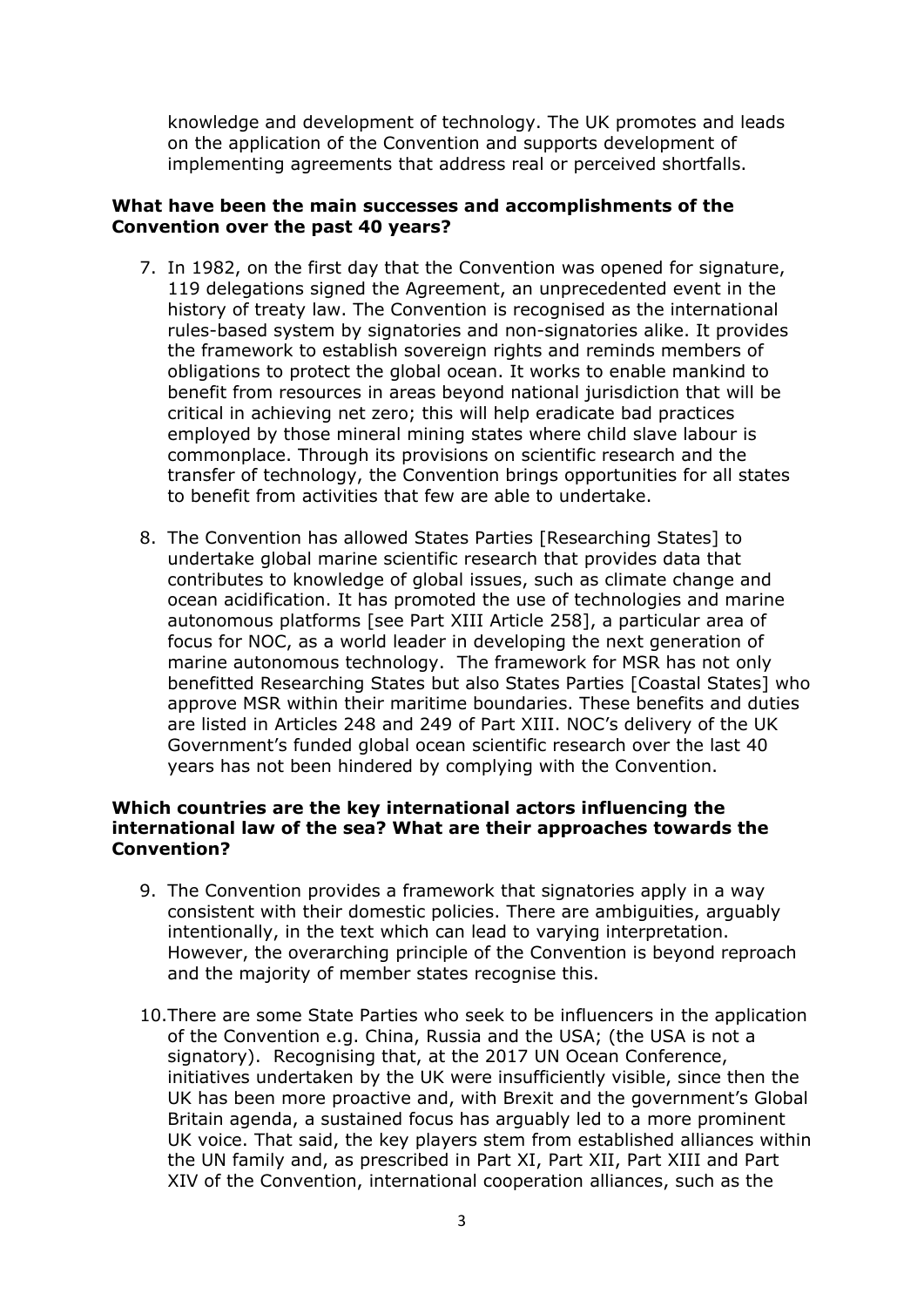Major Maritime Powers group, G7, G20, G77 and China, SIDS and the Regional Groups. These alliances work within the Convention framework to achieve geo-political objectives. There are instances where maritime powers have sought to either ignore the rules or have applied their own interpretation.

11.There are cases of Coastal States exploiting the leeway in some Part XIII articles e.g. delaying issue of the diplomatic permit confirming access to its waters [Article 246 Paragraph 3] until the UK's Royal Research Ships (RRS) are on their EEZ boundary, waiting to commence Marine Scientific Research (MSR) for which an application has been made in good time. In one instance the reason related to a dispute over sovereignty of a UK overseas territory, but ultimately the MSR activity went ahead.

# **How is the Convention enforced and how successful is its enforcement? How successful is dispute resolution under the Convention?**

12.NOC has not had to rely on the enforcement or dispute resolution parts of the Convention. We have not been subject to, or applied, the settlement of dispute measures provided for by Part XIII, Article 264. Neither are we aware that this provision is often used, which is testament to States' pragmatic approach to the application of Part XIII given there is no agreed definition of MSR. We have, however been subject to challenges, most recently relating to Mauritius' claims to the British Indian Ocean Territory (BIOT), where tide gauge installations classified as located on territory with the name 'BIOT' were disputed. And there are growing concerns relating to toponomy, where some states are insisting that local naming conventions are used in publications, rather than the conventional names of features/sea areas, and where pressure is being placed on publishers to reject papers that don't comply with that country's preferences. However, we have been advised on navigating specific difficulties by the Legal Directorate of the FCDO, in particular its Ocean Policy Unit and or through collaborative frameworks as provided by the aforementioned (in Q2) alliances, some of which include non-parties to the Convention but who accept it as customary international law.

# **What are the other important international agreements and treaties which complement the Convention?**

13.The current negotiations for a new Treaty for areas beyond national jurisdiction (ABNJ), *an international legally binding instrument under the United Nations Convention on the Law of the Sea on the conservation and sustainable use of marine biological diversity of areas beyond national jurisdiction (BBNJ),* will provide legal certainty on State obligations in ABNJ, in particular in relation to Marine Genetic Resources, including the question on the sharing of benefits, Area Based Management Tools including Marine Protected Areas, Environmental Impact Assessments and Capacity Development. It is only through this Agreement that the ambition to protect 30% of the Worlds Ocean by  $2030<sup>1</sup>$  can be realised and the goal to enhance the capability of developing States to undertake

<sup>1</sup> https://www.gov.uk/government/topical-events/global-ocean-alliance-30by30-initiative/about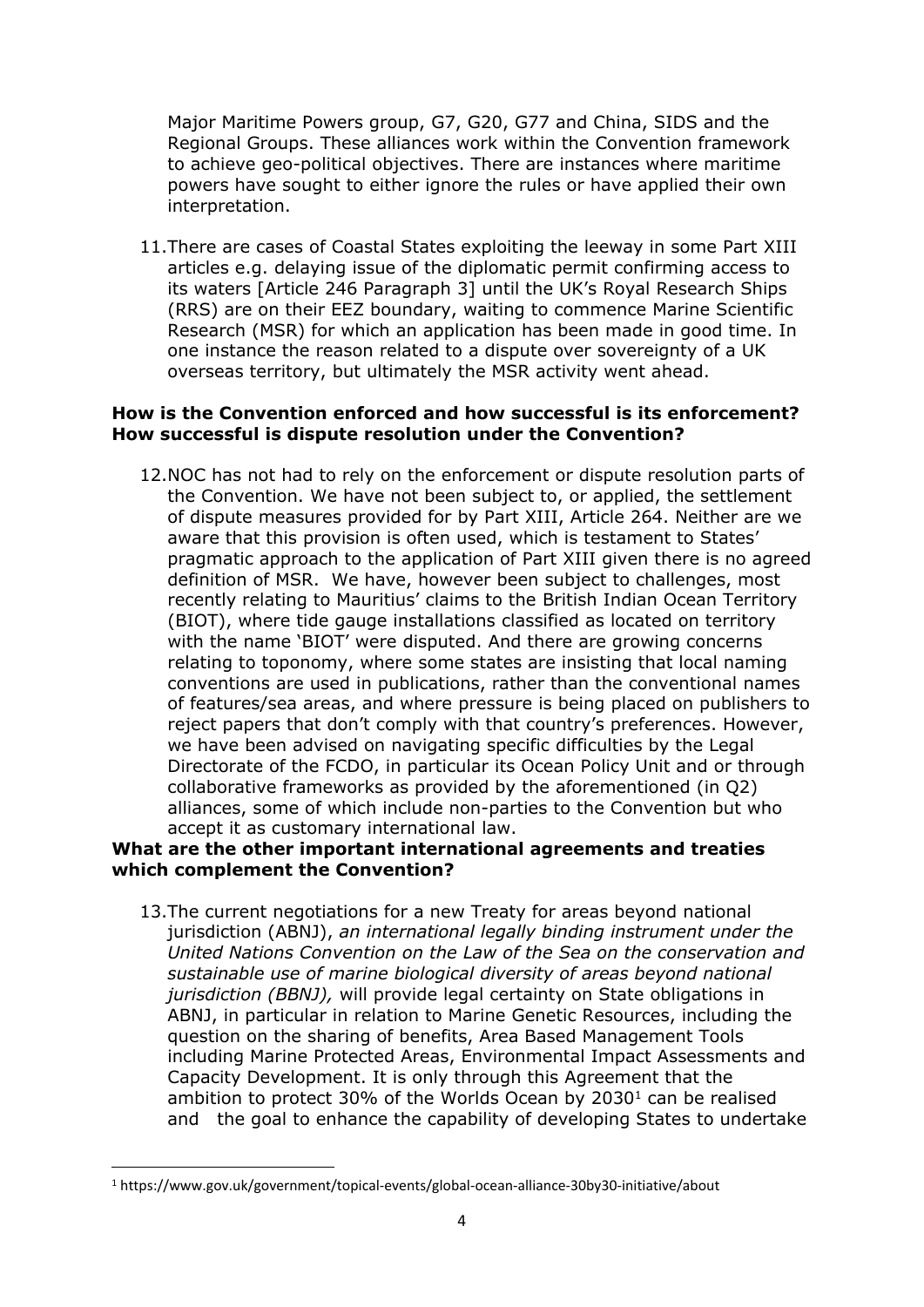marine science on the High Seas will be achieved. Other agreements and treaties of note include:

- The London Convention Global MSR/Ocean Monitoring programmes are increasingly reliant on sensing technologies and platforms that will not be recovered at the end of their life. Currently, this is not illegal. However, this capability is based on the use of plastics and materials such as lithium and copper and may attract the full weight of legislation such as the London Dumping Convention (LDC).
- CITES There is a tension between the collection of marine biological samples and the requirement for compliance with CITES.
- International Whaling Commission (IWC) –The use of sound to deliver MSR objectives is finding itself at odds with Conventions such as the IWC which seeks to ban certain types of anthropogenic sound sources.
- 14.Peripheral treaties that benefit from MSR; include the Comprehensive Test Ban Treaty (monitoring the impact of a nuclear explosion at sea), and its Laws of Armed Conflict.
- 15.But there remain gaps, for example, Conventions relating to the use of Satellites to make measurements of the ocean. It is questionable whether these should be subject to Part XIII of the Convention, given that Article 258 refers to Scientific Research Installations or Equipment *in* the Marine Environment.

#### **What is the role of the International Maritime Organisation (IMO) and other international organisations in developing the Convention and the law of the sea?**

16.NOC is a leading developer and purchaser of marine autonomous systems to deliver its funded MSR programmes. A reliance that will grow with time as it seeks to achieve the Governments' Net Zero targets. NOC and other Marine Autonomous Systems (MAS) users need the IMO to provide the regime for this capability's safe operation. There is a perceived gap in relation to the development of a regime for the safe operation of autonomous underwater vehicles (AUV). However, the current Department for Transport consultation, *Future of transport regulatory review consultation: Maritime autonomy and remote operations* indicates the UK Government's intent to address this within the UK's legislation. NOC will be providing a full response to this consultation in due course.

**What are the main challenges facing the effective implementation of the Convention in 2021? We would particularly welcome responses on: Climate change and the impact it has had/will have on the structures and provisions of the Convention (including trading routes, maritime boundaries, and the status of island ocean states)**

17.A consequence of sea level rise will be a change in coastlines and the features used to define the Baseline from which maritime zones and boundaries are established, with the potential to impact all coastal States. However we should consider the impacts of coastal change in those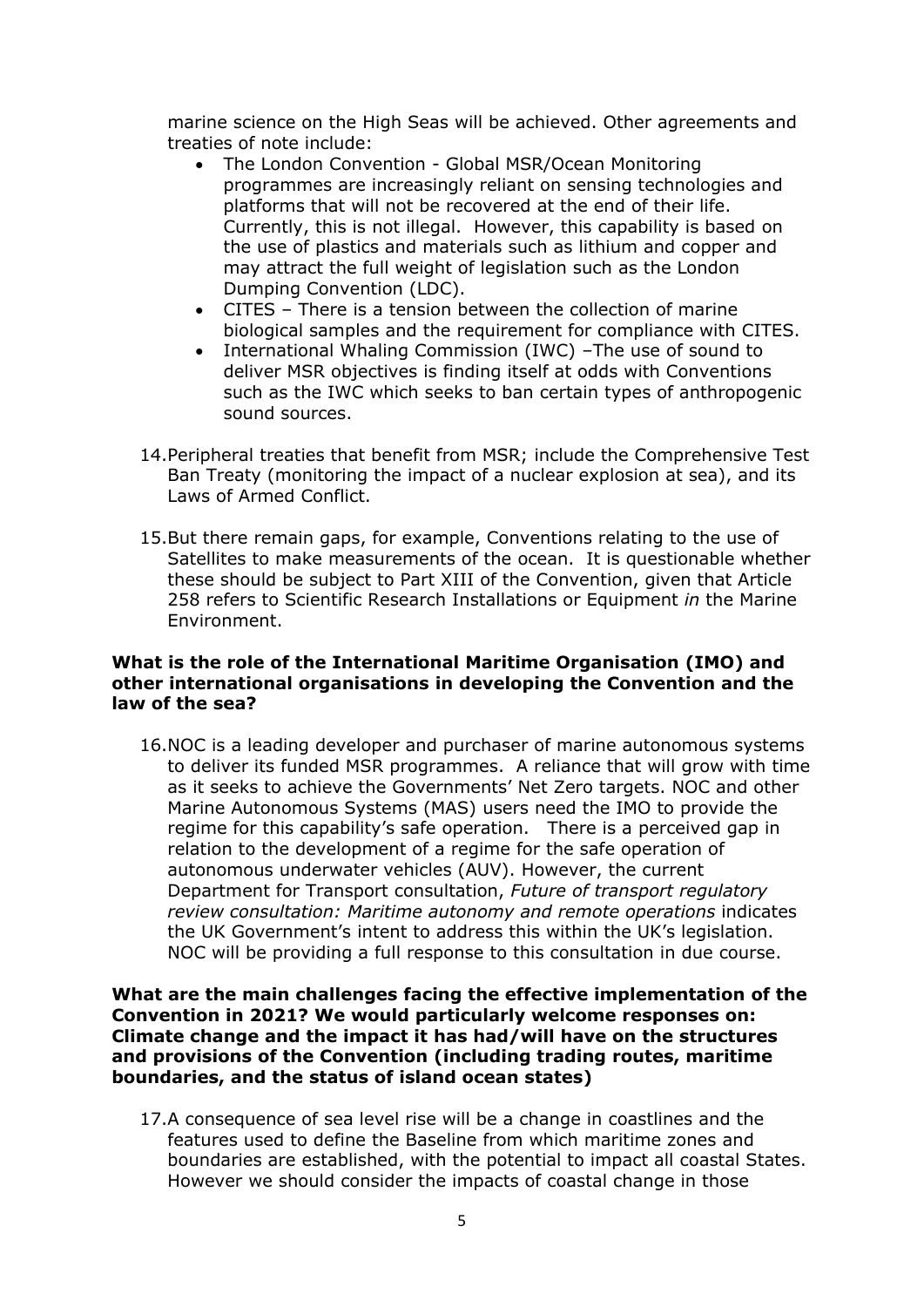countries that are the most vulnerable e.g. Small Island Developing States (SIDS) which rely on off-shore, low lying features, such as reefs, to define the baselines from which they delineate and delimit their maritime zones.

- 18.The impact of sea level rise results in (mostly) a receding coastline, resulting in a loss or reduction of maritime space. Indeed, the loss of whole low-lying islands to sea level rise from within archipelagic and small island States could have major implications for maritime boundaries. These impact States' responsibilities with regards to freedom and safety of navigation, rights to resources, policing and access to MSR benefits as captured in Part XIII and Part XIV. By application of the Convention, most features used to define Baselines (Normal Baselines [Article 5], Reefs [Article 6], Straight Baselines [Article 7], Bays [Article 10] and Low-Tide Elevations [Article 13]) use the low-water line or low-water mark i.e. the lowest astronomical tide (LAT) to delineate and delimit maritime zones. However, the LAT occurs only every 18.6 years. Most States rely on a depiction of the LAT on charts which are often inaccurate so the true nature of a baseline is rarely recognised. Under the Convention, unilateral proclamations of maritime space is the privilege of sovereign States and there is nothing in Articles 7, 16 or 47 that suggests they should be changed. Likewise, where States agree bi-/multi-lateral maritime boundaries based on agreed baselines (which can vary from those used for unilateral declarations), Article 62(2) of the Vienna Convention on the Law of Treaties is clear that where agreements are negotiated with an understanding of changing circumstances such agreements cannot be terminated or withdrawn. Similar views have been expressed by the International Law Association in their *International Law and Sea Level Rise interim report (2016)* which favours a presumption of certainty and stability of all boundary treaties.
- 19.The Convention should provide permanency in the face of change as there are no obligations for a State to unilaterally modify its maritime zones. Permanency provides the necessary understanding of maritime zone(s) for which investment can be determined and rewards from resources realised, allowing a State to prosper whilst protecting and preserving the marine environment. It also provides certainty for the international community wanting to undertake activities including MSR in areas adjacent or within national jurisdiction.
- 20.Nevertheless, there is a case for an assessment to be made of maritime boundaries potentially at risk of coming into dispute under varying sealevel rise scenarios (bearing in mind sea level rise is not uniform across the ocean and has large regional variation potentially complicating matters considerably).

# **Autonomous maritime vehicles (both commercial and military), cybersecurity, and other new technologies.**

21.See comments in Q5. It should be noted that the marine science community is one of the biggest developers, purchasers and operators of autonomous maritime vehicles. In some cases, eclipsing their use by both defence and the commercial sectors. The main challenge with Part XIII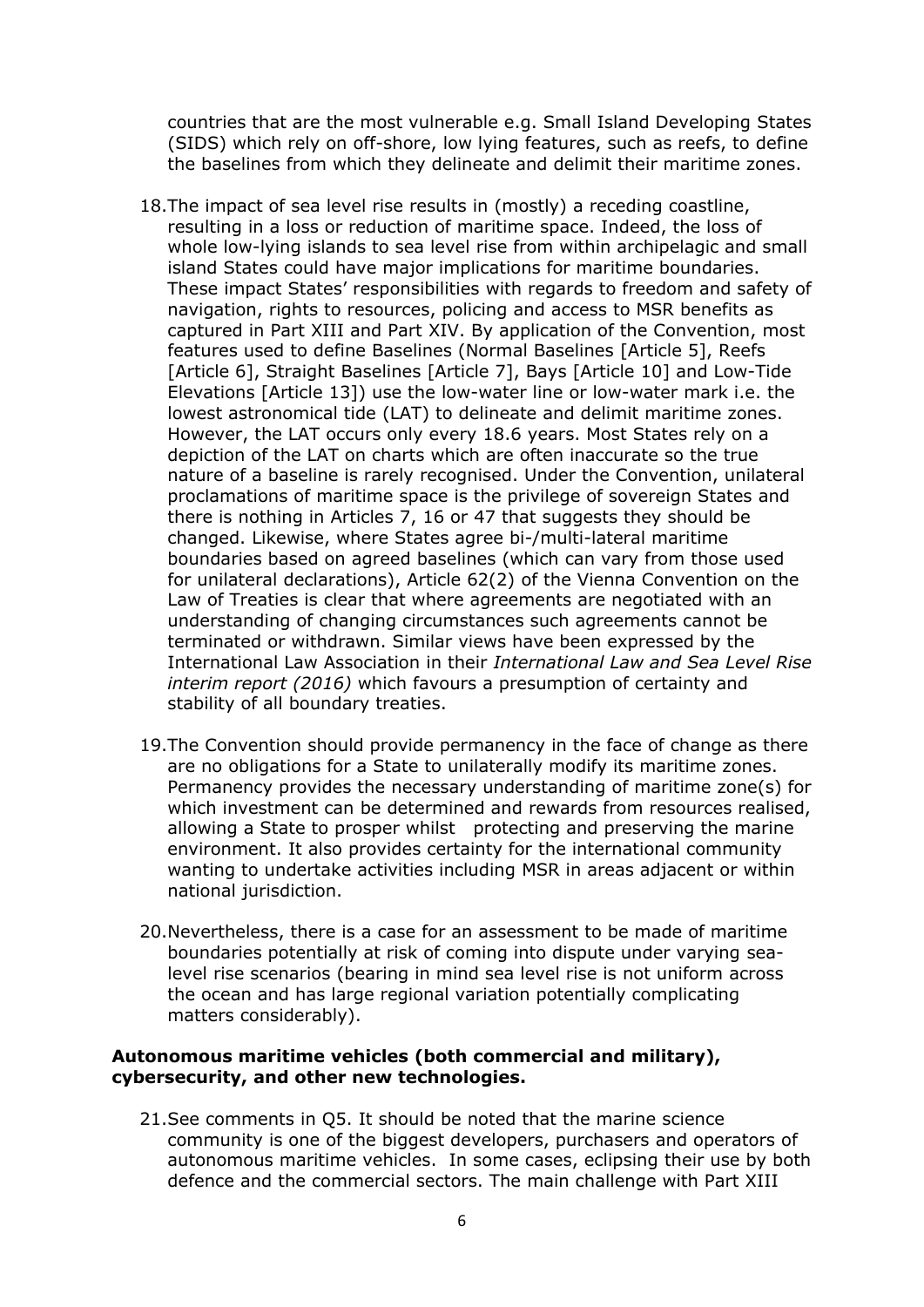and Part XIV is that currently access to this MSR delivery capability is limited to mostly developed nations. Equitable access to this technology will allow countries such as the SIDS to undertake MSR in their waters. Greater use/application of the Convention Part XIV by the UN family would redress this inequality.

#### **Regulation of access to economic resources, including on the deep seabed and in the water column, fishing, and the protection of resources such as undersea cables**

- 22.Given the 2019 amendment of the UK Climate Change Act 2008 committing to net zero by 2050, there will be an increase in demand for materials to produce renewable energy and electric power vehicles. The deep sea and its manganese nodules, seafloor massive sulphides and cobalt rich crusts will be a significant source of the minerals and metals required to meet this increased demand.
- 23.The UN's International Sea Bed Authority (ISA) is mandated under the Convention to organize, regulate and control all mineral-related activities in the international seabed area for the benefit of mankind. The ISA is both the provider of contracts and the regulator. Given the Area is the common heritage of mankind the ISA can establish the Enterprise for the benefit of all, and has the enviable opportunity to develop best practice before exploitation commences, unlike a number of existing industries (including oil and gas) which have developed regulations as lessons are learnt.
- 24.NOC provides robust, independent scientific advice which enables the ISA to fulfil its duty to ensure the effective protection of the marine environment from harmful effects that may arise from deep-seabed related activities.
- 25.The ISA has a mandate to carry out MSR, even entering into contracts to do so, and promote MSR in the Area [Article 143], to facilitate the transfer of marine technology (TMT) [Article 144] and promote and provide capacity development [Article 148]. Under the current administration there is ample evidence of the ISA delivering on its mandate. This is particularly important as the ISA develops deep sea mineral exploitation regulations, arguably heightened following Nauru's submission of a letter<sup>2</sup> triggering the so-called 'two year rule' which means exploitation may start in 2023, regardless of what regulatory framework exists.
- 26.Given that pre-EU exit, the UK's contributions to the current treaty negotiations for BBNJ were as part of the EU and Member States Delegation, it was challenging to effect decisions that were solely of UK interest. This model was a consequence of a decision at the outset of the Preparatory Committee proceedings. However, since exiting the EU the UK can voice its independent positions and influence decisions in the UK's interest. The BBNJ will be critical in developing the regime to manage resources in the water column in areas beyond national jurisdiction i.e.

<sup>2</sup> https://isa.org.jm/files/files/documents/NauruLetter-Notification.pdf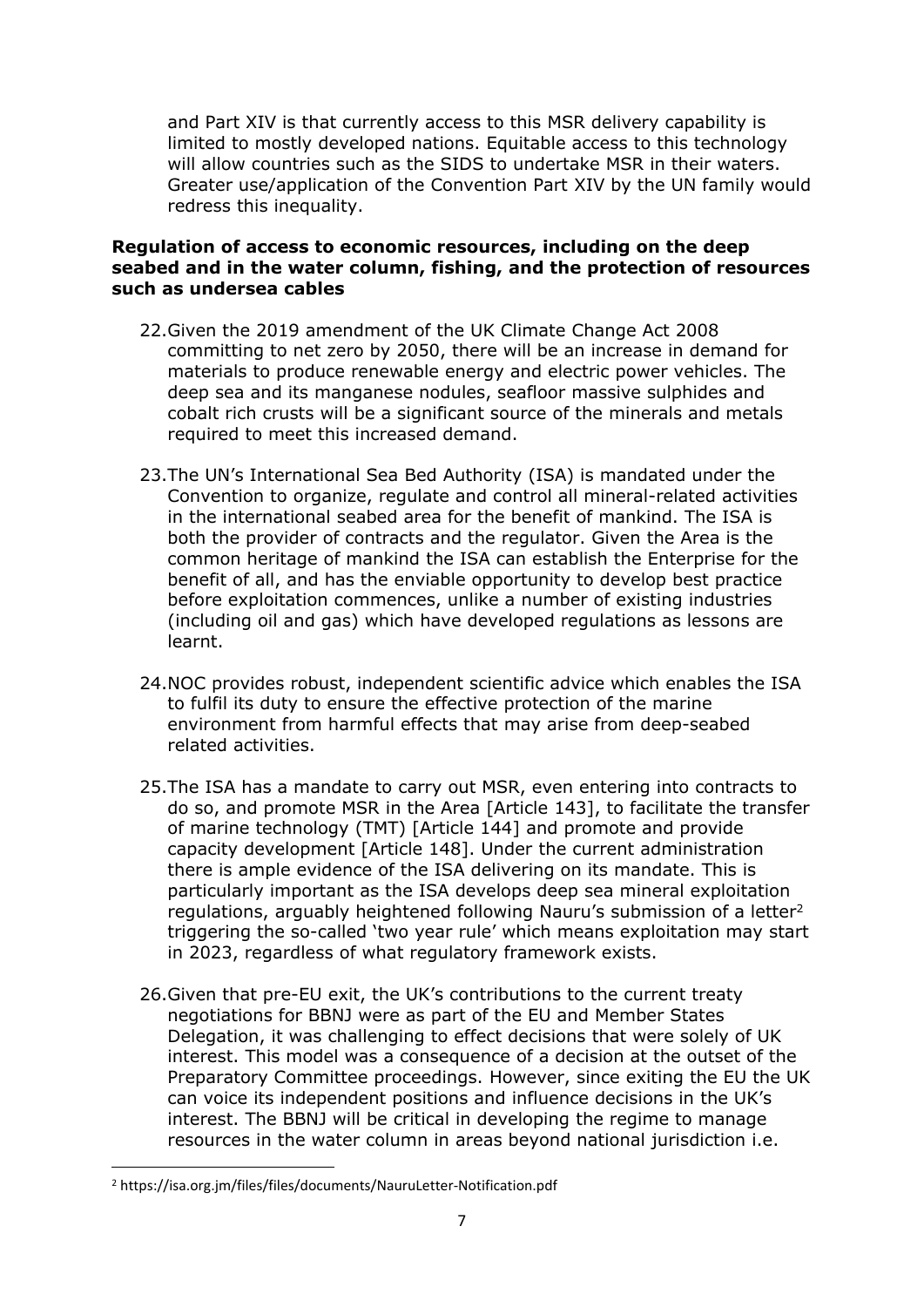pelagic marine genetic resources. As such, UK participation in negotiations is critical to influence an outcome that supports UK positions and policies e.g. a robust regime that supports the establishment of marine protected areas that will deliver the UK's policy to protect 30% of the world's ocean by 2030 (see Q4 also). Likewise, the UK's participation at the Convention on Biological Diversity (CBD) in negotiating a new global biodiversity framework, will ensure governance of exploitation of pelagic marine genetic resources within national jurisdiction.

- 27.Given that 95% of global communications/data are transmitted via submarine cables<sup>3</sup> it is important that the powers in the Convention, Articles 79 and 112 in particular, are respected. It should also be noted that the application of Part XI Article 143 and Part XIII is a valuable framework by which the laying of cables can be done in areas that reduce potential risk from abrasion (across the mid-ocean ridges) and breakages (through submarine landslides).
- 28.However, submarine cables are increasingly being used as infrastructure upon which to mount underwater sensors (Smart Cables). There is ambiguity as to the 'status' of such installations and i.e. operational oceanography vs. MSR. An issue recognised by the International Telecommunication Union (ITU), the IOC-UNESCO and the World Meteorological Organization (WMO) Joint Task Force (JTF) on SMART cable systems who, in their 2019 paper<sup>4</sup>, note the absence of a definition of MSR and suggest that SMART cables should be subject to less legal process than other transboundary programmes, such as Argo<sup>5</sup>, as they argue that the Convention does not regulate for dual-purpose use. Given the critical importance of submarine cables this appears to be an area where further work on their governance is required.

#### **In light of these challenges, is the Convention still fit for purpose? Can or should the Convention be renegotiated to better address these challenges?**

29.Whilst there are gaps and ambiguities in the Convention text, rather than re-negotiate we should develop implementing agreements or apply international rules and standards that can be instigated by groups within UN agencies. In addition, efforts should be made at a national level to recognise the benefits of the Convention.

#### **What is your assessment of the UK's policy and practice within the current legal framework of the international law of the sea? Are the Government currently working to address any of the challenges outlined above?**

30.With respect to the application of a number of Parts of the Convention, in particular Part XIII, the UK, through the Ocean Policy Unit of FCDOs Legal Directorate and Polar Regions Unit and the International Marine

<sup>3</sup> https://globalmarine.co.uk/about-us/history-achievements/

<sup>4</sup> https://www.frontiersin.org/articles/10.3389/fmars.2019.00424/full

<sup>5</sup> https://argo.ucsd.edu/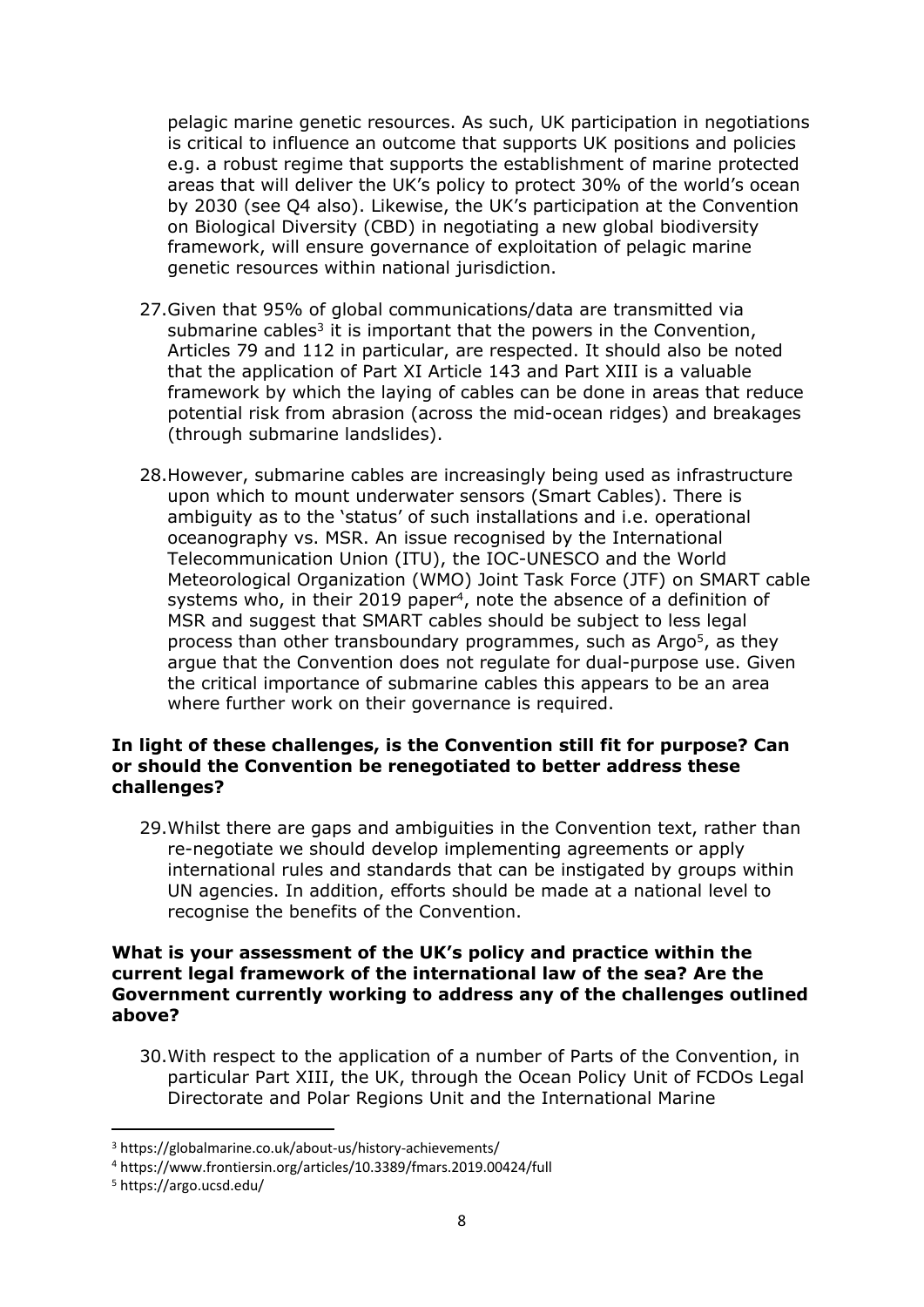Environment Team at Defra provide a UK Government framework that is well established to manage issues relating to the Convention.

- 31.Both FCDO and Defra, through their engagement at fora such as the ISA, BBNJ, UN Regular Process or at the Commission for the Conservation of Antarctic Marine Living Resources (CCAMLR) demonstrate leadership and are an exemplar to others. The UK is setting the standard to areas of Part XIII that involve marine autonomous technology and international cooperation.
- 32.It is imperative that given the heightened importance of the ocean to society and elevating visibility in political circles that such a function is maintained, even bolstered.

# **What should be the priorities for the UK Government regarding the future of the Convention and the international law of the sea? In what areas can or should the UK be a leader?**

- 33.We consider the following priorities for the UK with respect to the future of the Convention:
	- [1] The UK should take advantage of its recent independence from collective EU arrangements to promote the Convention as the framework of governance for the world's ocean and seas - its application helps to understand the link between the ocean and climate change.
	- [2] That the UK is seen as a global leader in protecting and preserving the ocean and there are many ways by which this can be achieved, such as:
		- articulating how the Convention helps deliver Agenda 2030 (SDGs);
		- continued presence at UN fora and, in particular, within the decision making/influencing components of those organisations e.g. Council, Executive Council;
		- by continuing to sign global agreements such as the Leaders Pledge for Nature<sup>6</sup>;
		- Continue to use platforms such as the Presidency of the G7<sup>7</sup> to develop programmes that support governance of the ocean;
		- The inclusion of UK representatives on international frameworks. The current Secretary General of the ISA is from the UK, the UK has been a member of the ISA Legal and Technical Commission for the past 20+ years, and two recent members were provided by NOC. The UK also recently submitted a nomination for a member of the UN Decade of Ocean Science for Sustainable Development (2021-2030) Advisory Board. However, the last time a UK Judge sat at the ITLOS was in 1996 to 2005 and the UK has never had a member of the Commission on the Limits of the Continental Shelf.

<sup>6</sup> https://www.leaderspledgefornature.org/wp-

content/uploads/2021/06/Leaders\_Pledge\_for\_Nature\_27.09.20-ENGLISH.pdf

<sup>7</sup> https://www.gov.uk/government/publications/g7-climate-and-environment-ministers-meeting-may-2021 communique/g7-ocean-decade-navigation-plan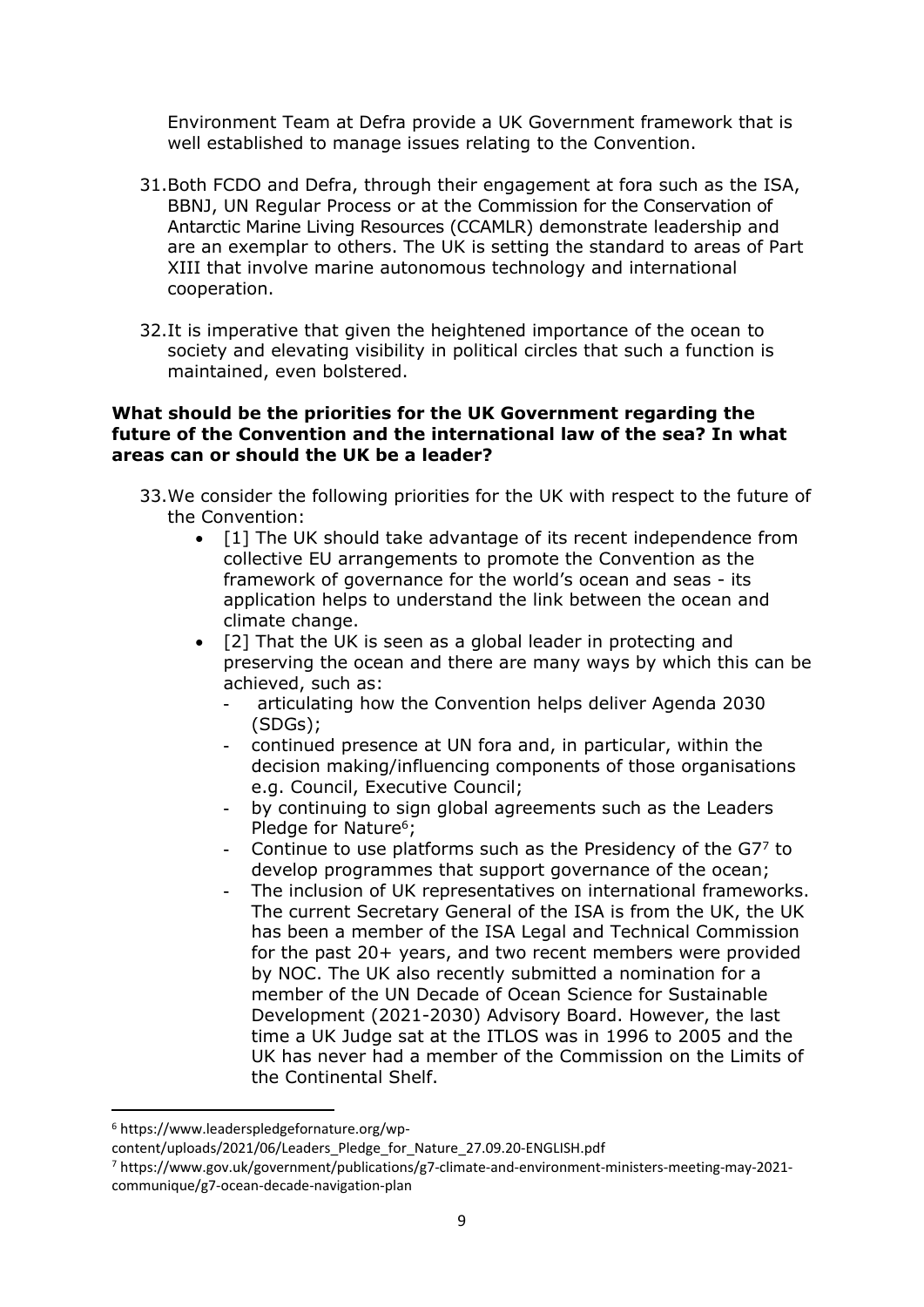- [3] That the UK engages more with the UK Overseas Territories in educating, advising and supporting their ambitions to manage their marine estates by applying Parts of the Convention and its Implementing Agreements. The Blue Belt Programme has established large marine protected areas in the less populated Overseas Territories. However, Territories that rely more on their marine space to generate income and that have not benefited from the Blue Belt programme need support to responsibly and sustainably manage their blue economies.
- [4] That the UK provides leadership in improved international cooperation to enable developing states to undertake MSR. We should build on existing models that use ODA funding to help developing states understand and manage their waters e.g. the FCDO managed Commonwealth Marine Economies Programme<sup>8</sup>.
- [5] That the UK pursues an outcome of the BBNJ negotiations that does not diminish the ability to undertake bono fide MSR on the High Seas.
- [6] That the UK continues to recognise/promote the mandates of UN agencies e.g. where the ISA has the mandate for MSR and TMT in The Area, the IOC has the mandate to support global ocean science and services. And where there are overlapping mandates, such as Capacity Development, look to ensure a coherent 'UN' approach.
- [7] That the UK ensures that the relevant framework Articles of the Convention allow for the implementation of the future IMO legislation relating to MASS and the legal regime developed with respect to Unmanned Underwater Vehicles (UUV).
- [8] In the context of Part XIII of the Convention, that guidance acknowledges the growth of both Philanthropic and Citizen MSR such that they benefit from the rights, duties and obligations contained.
- [9] Within the Convention Part XIII, promote the concepts of monitoring, operational oceanography and sustained observations as agreed in the recent G7 announcement.
- [10] That the UK leads on the assimilation of the use of autonomy and Artificial Intelligence (AI) within the existing Convention framework.

<sup>8</sup> https://www.gov.uk/guidance/commonwealth-marine-economies-programme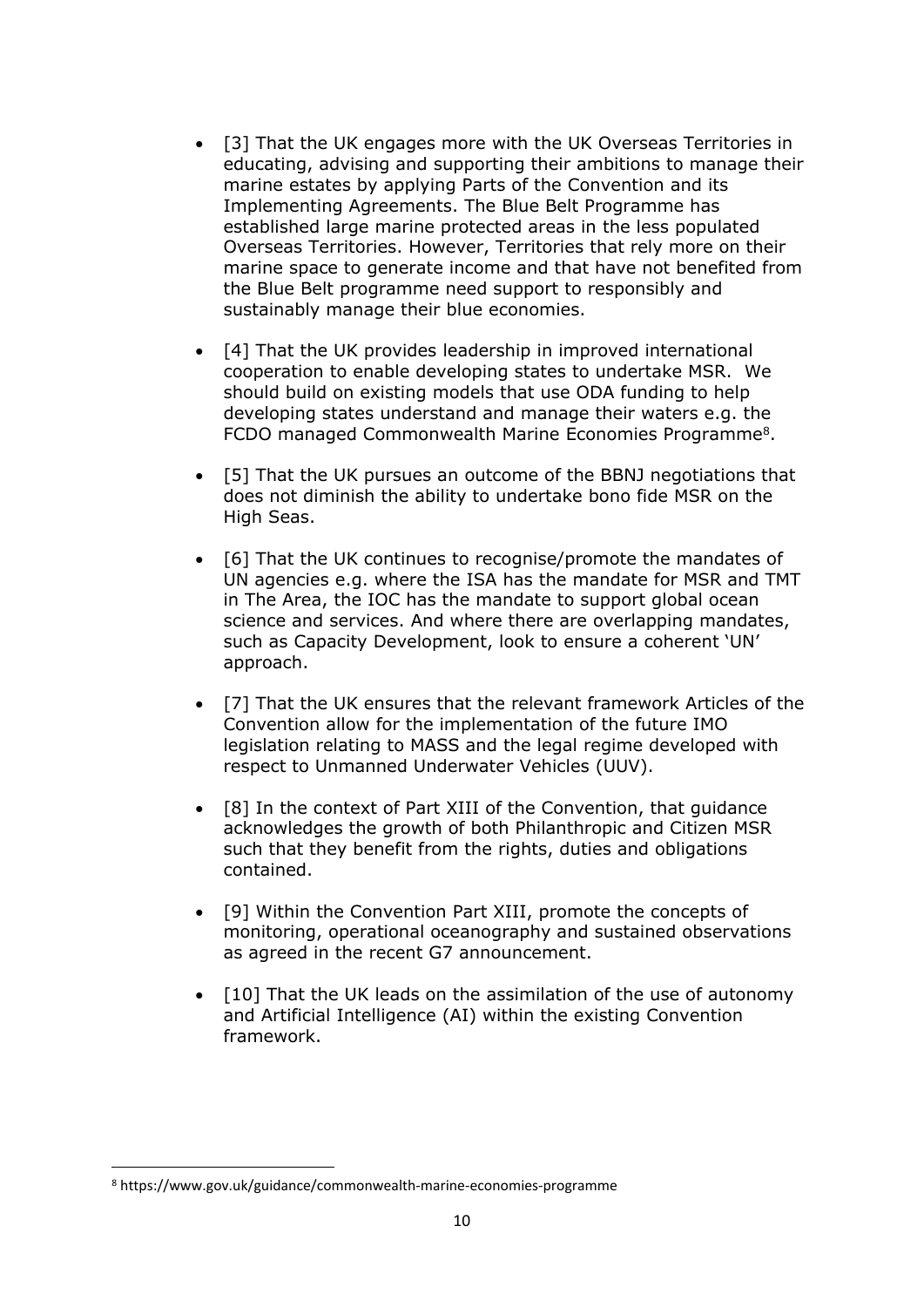#### **What will be the most important international partnerships and alliances for the UK in addressing these challenges and upholding its interests with regards to the law of the sea?**

- 34.UN Agencies: DOALOS, ISA and IOC-UNESCO including its regional offices in the Caribbean, Africa and Western Pacific.
- 35.We note that there are increasing expectations being placed on the Intergovernmental Oceanographic Commission of UNESCO (IOC-UNESCO) as a functionally autonomous body with responsibility for ocean sciences and services. The regular budget allocation from within UNESCO is no longer commensurate with its increasingly important role in supporting ocean governance and policy to be underpinned with sound science. The UK should continue to work with like-minded partners to increase the regular budget to IOC-UNESCO:
	- Global Groups: G7 incl. the S7, G20, SIDS
	- Regional Groups: Secretariat of the Pacific Community (SPC), CARICOM, African Union, EU
	- Bi-lateral: Atlantic and Arctic rim countries, BRICS and Mitsk countries
	- International Research Ship Operators [IRSO]

#### **In light of the challenges posed by climate change to the provisions of the Convention, what considerations should be given to the law of the sea during and after COP26, and what should be the position of the UK Government?**

36.The ocean is both a victim of climate change (marine heat waves, acidification, deoxygenation) impacting fragile marine ecosystems and offers solutions (e.g. clean energy and marine Nature Based Solutions). The ocean is the largest sink of mobile carbon on Earth (e.g. 38 Trillion tonnes of dissolved inorganic carbon in the deep sea) and takes up 25% of anthropogenic emissions. Protection of ocean carbon sinks is important to achieve net zero emissions (the ocean carbon sinks are a major part of the 'net' in 'net zero'). Natural, large-scale biogeochemical cycles may already have been impacted by the effects of climate change and there is concern that vast natural carbon sinks may become less efficient or even go into reverse and become carbon sources to the atmosphere (e.g. Southern Ocean). It will be important to monitor ocean carbon uptake long-term, as well as changes in basin scale ocean circulation. These depend on a global ocean sensing infrastructure beyond Exclusive Economic Zones which is presently mostly supported by short-term research projects. There is a strong case to build the necessary underwater ocean sensing infrastructure (for Essential Ocean and Climate Variables not measurable by satellites, that see only the sea surface) with a more robust business model such as involving Nationally Defined Commitments and Contributions to sustaining the Global Ocean Observing System. Protection of marine organic carbon sinks offers a win-win of both affording climate protection and protecting marine biodiversity (CBD COP15) and the ambition of protecting 30% of the ocean by 2030 will be an important step in this direction. For this reason, the ability to